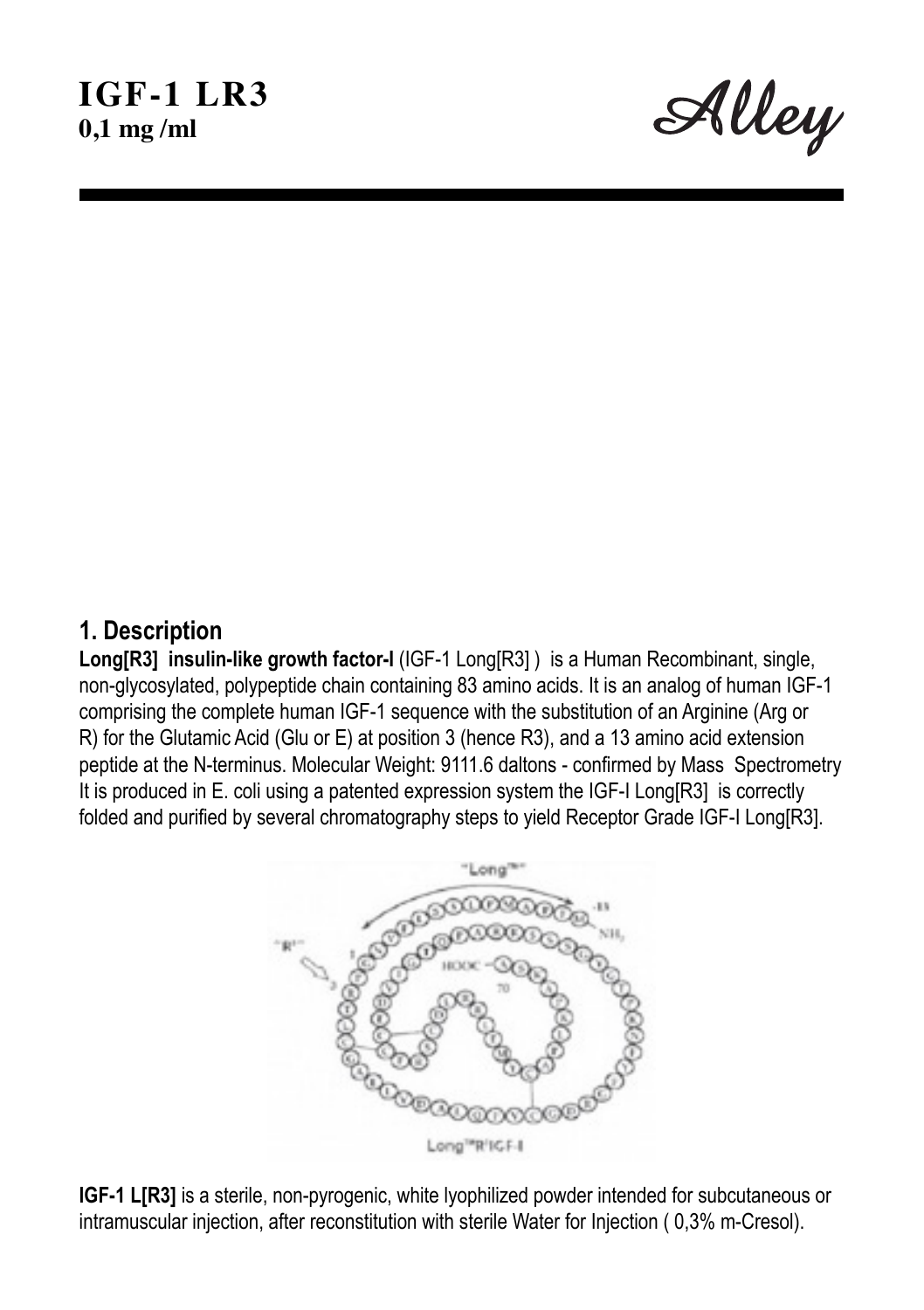# **2. Mechanism of Action**

This analog has been engineered with the express purpose of increasing biological activity. IGF-1 Long[R3] is significantly more potent than IGF-1 in vitro and in vivo. The enhanced potency is due to the markedly decreased binding of IGF-1 Long[R3] to all IGF binding proteins. These binding proteins normally inhibit the biological actions of IGFs.

IGF-1 stands for insulin-like growth factor. It is a natural substance that is produced in the human body and is at its highest natural levels during puberty. During puberty IGF-1 is the most responsible for the natural muscle growth that occurs during these few years. There are many different things that IGF-1 does in the human body.

Among the effects the most positive are:

- increased amino acid transport to cells
- increased glucose transport
- increased protein synthesis
- decreased protein degradation
- increased RNA synthesis.

When IGF-1 is active it behaves differently in different types of tissues. In muscle cells proteins and associated cell components are stimulated. Protein synthesis is increased along with amino acid absorption. As a source of energy, IGF-1 mobilizes fat for use as energy in adipose tissue. In lean tissue, IGF-1 prevents insulin from transporting glucose across cell membranes. As a result the cells have to switch to burning off fat as a source of energy.

IGF-1 also mimic's insulin in the human body. It makes muscles more sensitive to insulin's effects, so if you are a person that currently uses insulin you can lower your dosage by a decent margin to achieve the same effects, and as mentioned IGF-1 will keep the insulin from making you fat.

Perhaps the most interesting and potent effect IGF-1 has on the human body is its ability to cause hyperplasia, which is an actual splitting of cells. Hyperplasia is significantly different from Hypertrophy. Hypertrophy is simply an increase in the size of muscle cells. After puberty the human body has a set number of muscle cells, and Hypertrophy is to increase the size of these muscle cells.

But IGF-1 is able to cause hyperplasia which actually increases the number of muscle cells present in the tissue. So in a way IGF-1 can actually change your genetic capabilities in terms of muscle tissue and cell count. IGF-1 proliferates and differentiates the number of types of cells present. At a genetic level it has the potential to alter an individuals capacity to build superior muscle density and size.

Regular IGF-1 only has a half-life of about 10-20 minutes in the human body and is quickly destroyed. The most effective IGF analog form of all is IGF-1 L[R3]. Because of its chemical alteration and the amino acid changes, IGF-1 L[R3] can avoid binding to proteins in the human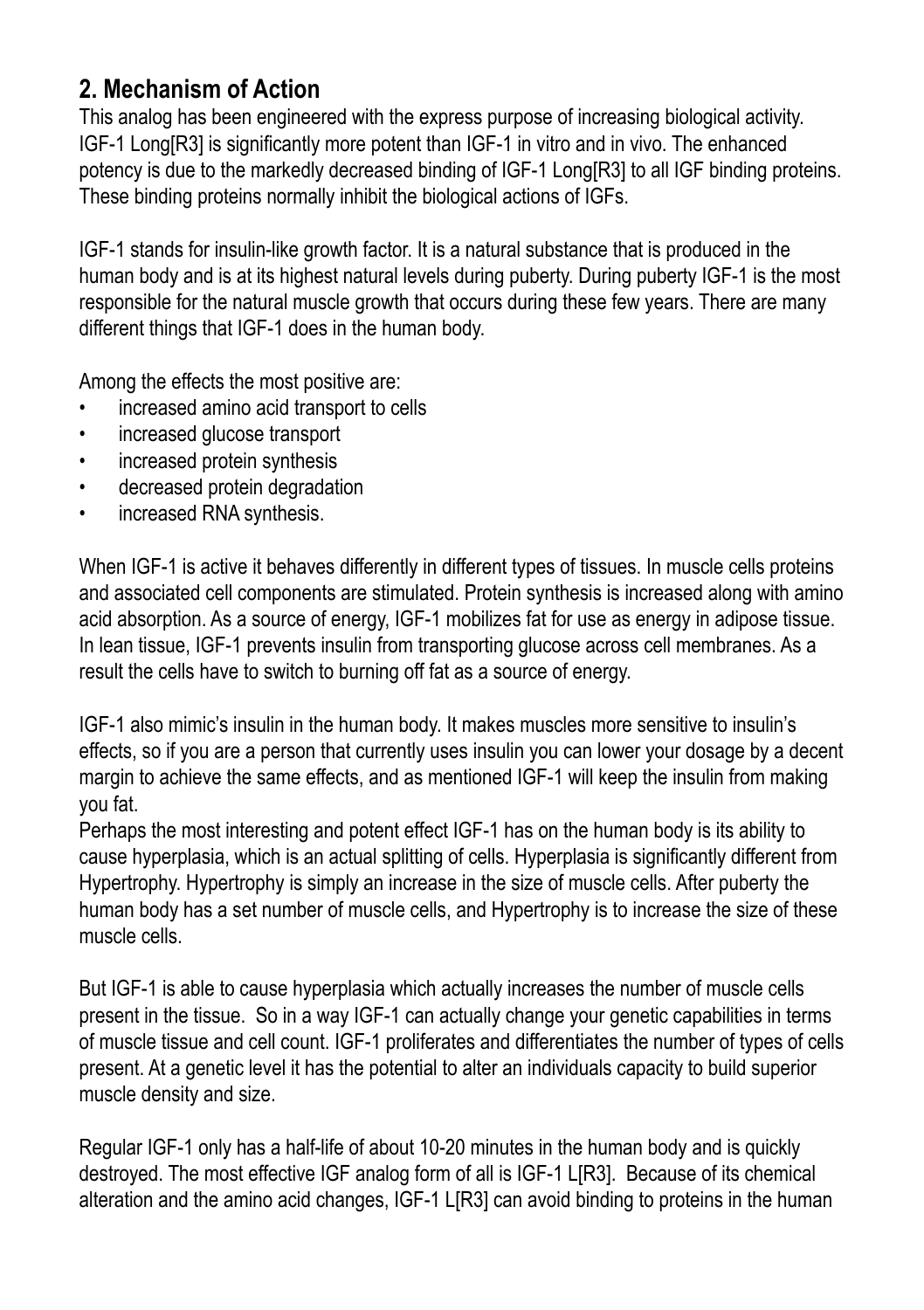body and so to have a much longer half life, around 20-30 hours.

**Although IGF-1 is a very powerful muscle builder and fat burner, It is considered IGF-1 L[R3]to be 2-3 times more effective**.

## **3. Adverse reactions**

This list presents the most serious and/or most frequently observed adverse reactions using IGF-1 or its analogs:

- Users can feel drained and tired all day. This seems to be one of the negative side effects to IGF-1, it will make you sleep longer and you will require more sleep at night to feel rested for the morning. This is also common with high doses of HGH and exhibited in children, whose IGF-1 levels are extraordinarily high. A child usually needs 4 hours more sleep than an adult on average does. This may be directly or indirectly related to IGF-1 levels.
- IGF-1 may cause your hands, fingers and knuckles to ache. An almost arthritic feeling can be associated with IGF-1 usage. The same feeling is also commonly associated with high levels of Growth Hormone.
- IGF-1 L[R3] used in larger quantity around the 100mcg+ range( see also dosage) may cause headaches, occasional nausea and can contribute to low blood sugar or hypoglycaemia.

## **4. Interaction with Insulin**

IGF-1 by nature has a half-life of less than 10 minutes by its self. The molecule was so small it would escape the blood stream very rapidly. IGFBP3 is the binding protein, which allows IGF-1 to remain active in the system for a long enough period of time to really work its best. By binding IGF-1 to the IGFBP3 the molecule becomes larger and it gets trapped in the blood stream until the protein is broken down and the IGF-1 molecule escapes( in around 10 min).

If insulin is also present, prevents the breakdown of IGFBP3 and leaves the IGF-1 molecule roaming free in the blood stream for longer periods of time up to 12 hours. As insulin levels return to normal, IGFBP3 will begin to break down and the IGF-1 will escape from its bound protein IGFBP3 again having a half life of less than 10 minutes.

IGF-1 increases insulin sensitivity and this might cause a pro-insulin effect on blood sugar balance. It can enhance the chances of a hypoglycemic episode ten fold.

**It is highly recommend not to use Insulin and IGF-1 L[R3] at the same time, unless someone is very familiar to both of them.**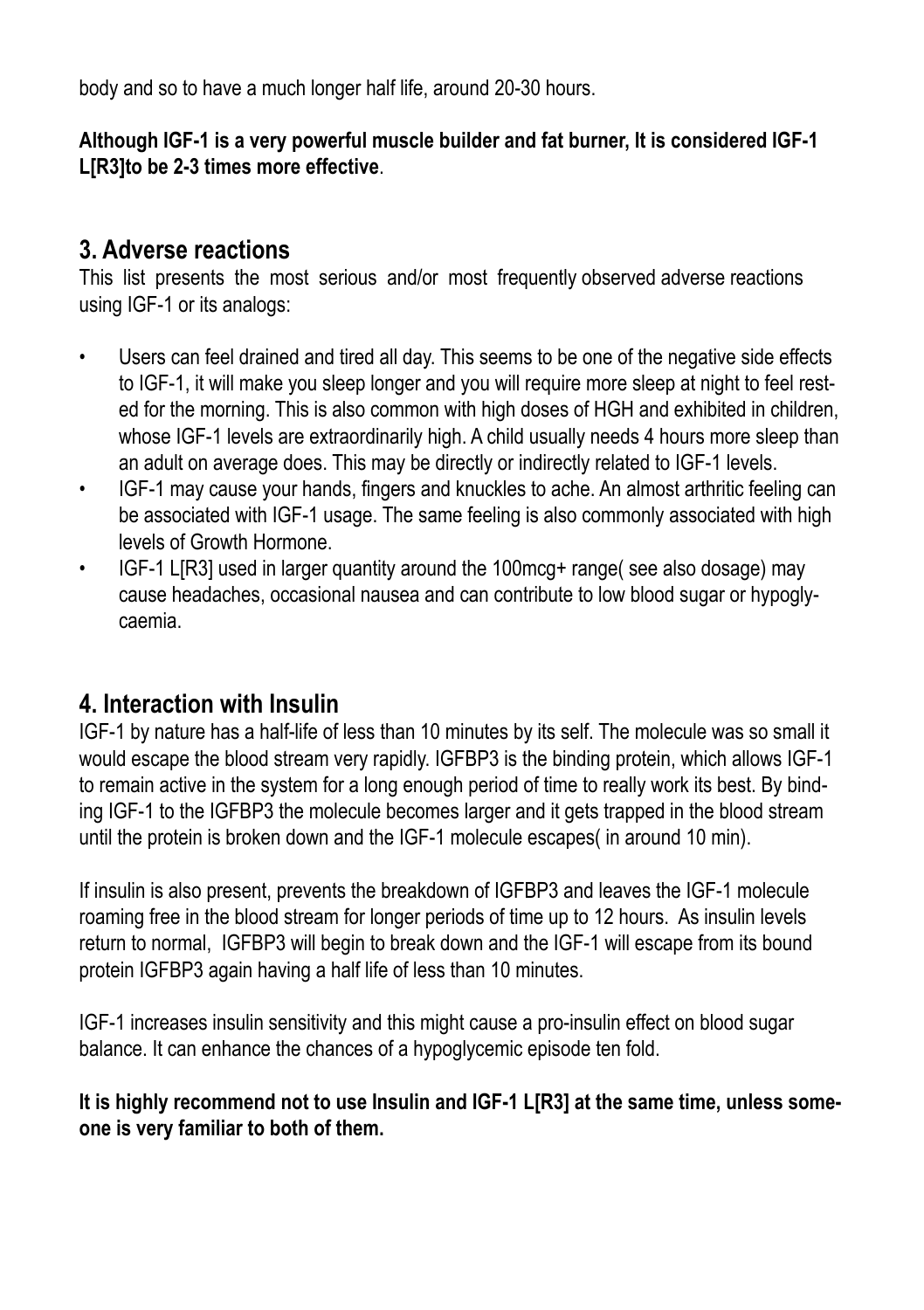# **5. Instructions for reconstitution**

Powder must be dissolved only with the solvent provided.



#### **Picture 1**

1a. Apply the needle to the syringe 1b. Remove the plastic cover from the vial



#### **Picture 2**

Break the top of the ampoule containing the solvent. Remove the plastic cover of the needle. Make sure the needle is well applied to the syringe. Slowly absorb all the solvent.



### **Picture 3**

Inject all the solvent to the vial. This will create a 3,33mg/ml solution. To prevent foaming, the solvent should be injected into the vial by aiming the stream of liquid against the glass wall



### **Picture 4**

Following reconstitution, the vial should be swirled with a GENTLE rotary motion until the contents are completely dissolved. DO NOT SHAKE. The resulting solution should be clear and colorless, without particulate matter.

**After reconstitution, the vial contains 1ml liquid with 0,1mg IGF-1 L[R3]. That means 100mcg/ml. For example, one injection 100mcg, requires 1ml, one injection 80mcg requires 0,8ml, etc.**

# **6. Dosage**

IGF-1 L[R3] cycles should be kept to 4-6 weeks with 4-6 weeks off in-between. IGF-1 L[R3] is considerably more powerful than HGH and this should be reflected in dosage. **It is recommended a dosage of 50-80 mcg per day.** It should be better to take this dosage every day for 4 weeks. This must be followed by a 4 week off. This dosage can be divided in two: one after waking up in the morning and the other before to go to bed at night. Or some prefer to take it all just after the workout., the sooner the better. In any case the dosage must not exceed 100mcg.

The drug used in larger quantity around the 100mcg+ range might cause headaches, occasional nausea and could contribute to low blood sugar or hypoglycaemia.